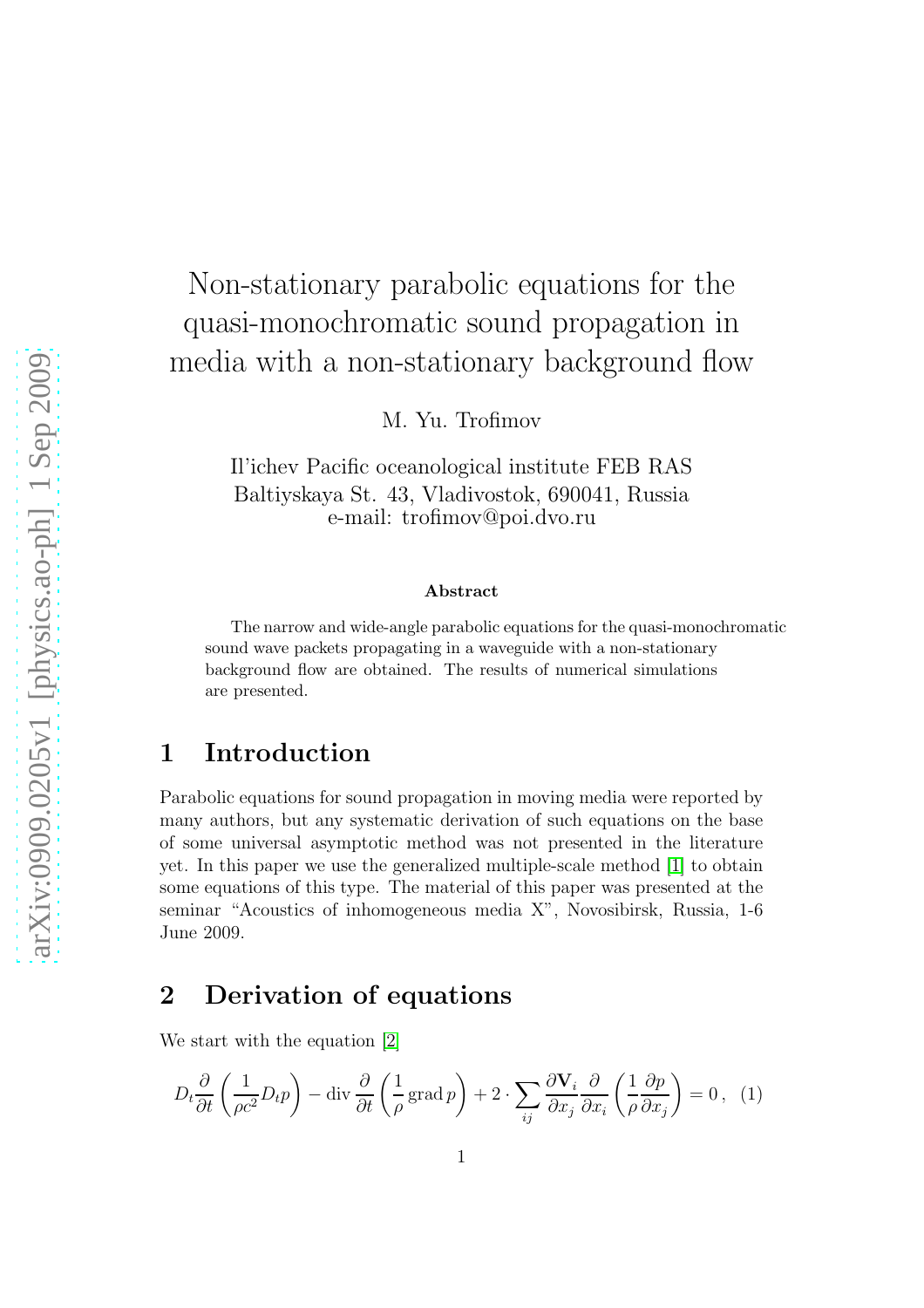where  $\mathbf{V} = (V_1, V_2, V_3) = (u, w, v)$  is the velocity vector of the background flow written on the orthogonal coordinate system  $(x, y, z)$  (*z*-axis is directed upward),  $D_t = (\partial/\partial t + u\partial/\partial x + w\partial/\partial y + v\partial/\partial z)$ , p is the acoustic pressure.

Let  $\epsilon$  be a small parameter, which is the ratio of characteristic wave length to the characteristic size of the medium inhomogeneties. Following the gener-alized multiple-scale metod [\[1\]](#page-4-0) we rewrite [\(1\)](#page-0-0) using the slow variables  $T = \epsilon t$ ,  $X = \epsilon x$ ,  $Y = \epsilon^{1/2} y$ ,  $Z = \epsilon^{1/2} z$  and the fast variable  $\eta = (1/\epsilon)\theta(X, Y, Z, T)$ . We will assume that the flow velocity is  $O(\epsilon)$  and then  $u = \epsilon U(X, Y, Z, T)$ ,  $w = \epsilon^{3/2}W(X, Y, Z, T)$  and  $v = \epsilon^{3/2}V(X, Y, Z, T)$ , where the quantities U, W and V are  $O(1)$ . We introduce for convenience the quantity  $n = 1/c$  and postulate the expansions

$$
n2 = n02(X, Y, T) + \epsilon \nu(X, Y, Z, T),
$$
  
\n
$$
p = p0(X, Y, T, Z, \eta) + \epsilon p1(X, Y, T, Z, \eta) + \ldots,
$$

The density will be assumed depending on the slow variables only,  $\rho =$  $\rho(X, Y, Z, T)$ . At last, the partial derivatives are transformed by the rules

$$
\frac{\partial}{\partial x} \to \epsilon \frac{\partial}{\partial X} + \theta_X \frac{\partial}{\partial \eta} , \qquad \frac{\partial}{\partial y} \to \epsilon^{1/2} \frac{\partial}{\partial Y} + \epsilon^{-1/2} \theta_Y \frac{\partial}{\partial \eta} ,
$$

analogously for the variables  $t \, z$ . In the rewritten in such a way [\(1\)](#page-0-0) we collect terms with like degrees of  $\epsilon$ . The squares of the background flow velocities will be neglected as they was neglected in the derivation of  $(1)$ .

At  $O(\epsilon^{-1}$  we obtain that the phase function  $\theta$  does not depend on variables Z Y,  $\theta = \theta(X,T)$ .

At  $O(\epsilon^0)$  we obtain the Hamilton-Jacobi equation

<span id="page-1-0"></span>
$$
(\theta_X)^2 - n_0^2 (\theta_T)^2 = (\theta_X + n_0 \theta_T) (\theta_X - n_0 \theta_T) = 0.
$$
 (2)

We shall consider the waves propagating in the positive  $X$ -direction and adopt as the Hamilton-Jacoby equation the first factor in [\(2\)](#page-1-0).

The equation at  $O(\epsilon^1)$  does not contain  $p_1$  on the strength of [\(2\)](#page-1-0). Substituting in this equation the anzats  $p_0 = A_0(X, Y, T, Z) \exp(i\eta)$ , we obtain the equation for the amplitude  $A_0$ 

<span id="page-1-1"></span>
$$
2in_0\omega \frac{1}{\rho}[A_{0,X} + n_0A_{0,T}] + \left(\frac{1}{\rho}A_{0,Y}\right)_Y + \left(\frac{1}{\rho}A_{0,Z}\right)_Z + \chi A_0 = 0, \quad (3)
$$

where  $\omega = -\theta_T$  is the local frequency of sound,

$$
\chi = \left\{ \left[ \left( \frac{1}{\rho} n_0 \right)_X + n_0 \left( \frac{1}{\rho} n_0 \right)_T \right] \omega i + \frac{1}{\rho} \left( \nu - 2n_0^3 U \right) \omega^2 \right\} . \tag{4}
$$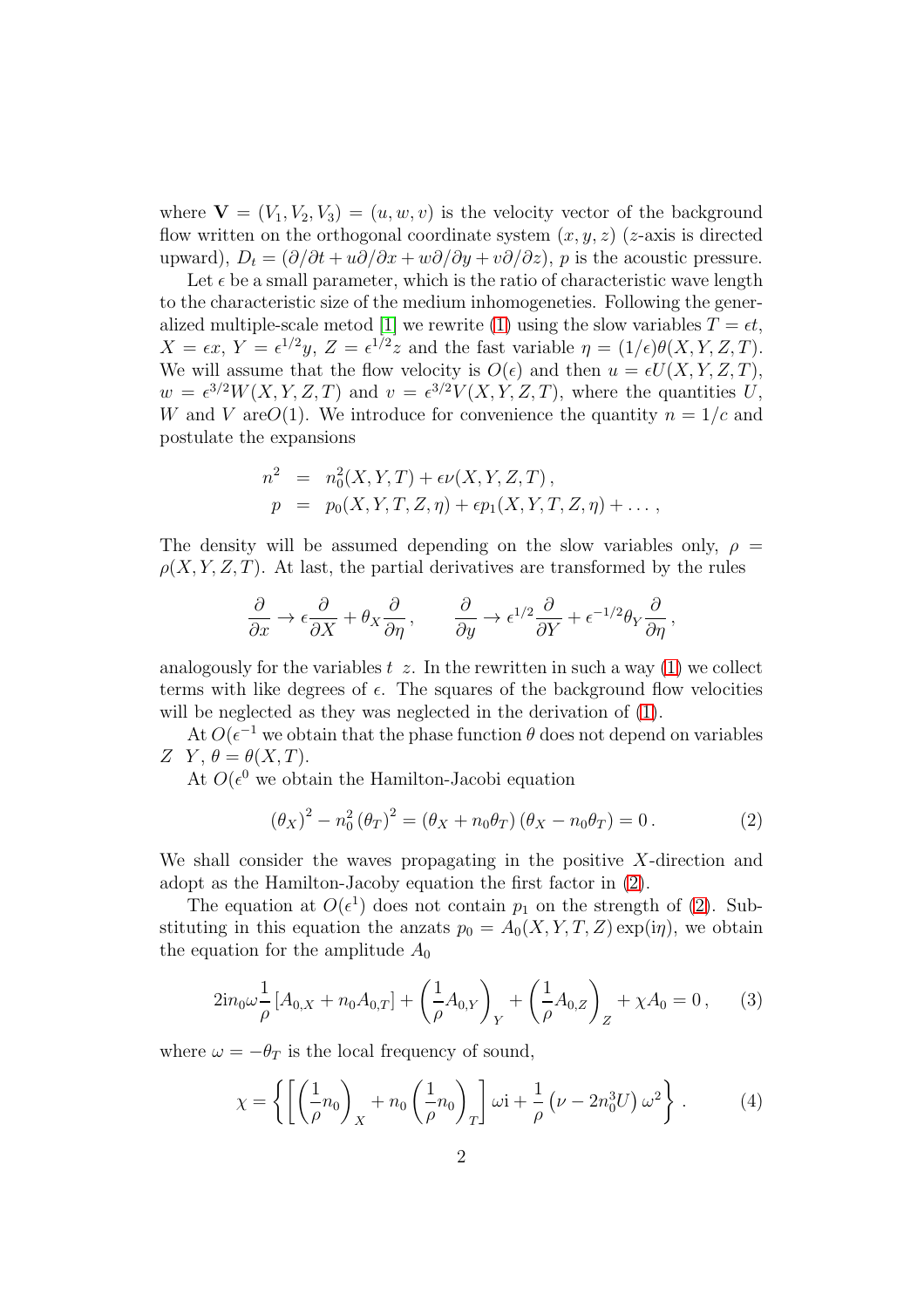Assuming that

$$
\nu = -2\frac{c_1}{c_0^3} \,,
$$

where  $c_0 = 1/n_0$ , we obtain that

$$
\frac{1}{\rho}\omega^2 \nu - 2\frac{1}{\rho}\omega^2 n_0^3 U = 2\frac{1}{\rho}\omega^2 \frac{c_1 + U}{c_0^3},
$$

so the potential of the parabolic equation contains the so called effective sound speed  $c + U$ , as was first shown in the paper [\[3\]](#page-5-1). We see that our equation is a generalization of the parabolic equation obtained in that work.

Note that the dependence on variable  $Y$  in the obtained equation is just the same as on Z. Therefore in the sequel we shall not write the terms expressing the dependence on  $Y$  and consider the  $2D$  waveguide. As will be easily seen, all result can be directly transferred to the 3D case.

The analogous considerations at  $O(\epsilon^2)$  gives the equation for the amplitude  $A_1, p_1 = A_1(X, Z, T) \exp(i\eta)$ .

<span id="page-2-0"></span>
$$
2in_0\omega \frac{1}{\rho}[A_{1X} + n_0A_{1T}] + \left(\frac{1}{\rho}A_{1Z}\right)_Z + \chi A_1 + \mathcal{F} = 0, \qquad (5)
$$

where

$$
\mathcal{F} = \left(\frac{1}{\rho}A_{0X}\right)_{X} - \left(\frac{1}{\rho}n_{0}^{2}A_{0T}\right)_{T} + 2i\frac{1}{\rho}\nu\omega A_{0T} + i\left(\frac{1}{\rho}\nu\omega_{T}\right)_{T} A_{0} \n- \frac{i}{\omega}U\left(\frac{1}{\rho}n_{0}^{2}\omega^{2}A_{0}\right)_{X} - 3iU\frac{1}{\rho}n_{0}^{2}\omega A_{0X} - 2iU_{X}\frac{1}{\rho}n_{0}^{2}\omega A_{0} \n+ i\left[\left(\frac{1}{\rho}n_{0}\right)_{X} - \frac{1}{\rho}n_{0}n_{0T}\right]Un_{0}\omega A_{0} - i\frac{1}{\omega}V\left(n_{0}^{2}\omega^{2}\frac{1}{\rho}A_{0}\right)_{Z} \n- i\frac{1}{\rho}n_{0}^{2}\omega V A_{0Z} - Un_{0}\left(\frac{1}{\rho}A_{0Z}\right)_{Z} - 2U_{Z}\frac{1}{\rho}A_{0Z},
$$
\n(6)

It can be shown [\[4\]](#page-5-2) that the system of equations  $(3)$ ,  $(5)$  generalize the known wide-angle stationary parabolic equation obtained by the factorization method with the rational-linear Padé approximation of the square root operator. Moreover, even in the stationary case our equations contains the terms that the factorization method cannot produce.

## 3 Initial-boundary value problems for the parabolic equations

For the simulation of the sound waves in the ocean the most interesting initial-boundary value problems for the Hamilton-Jacobi equatuion [\(2\)](#page-1-0) and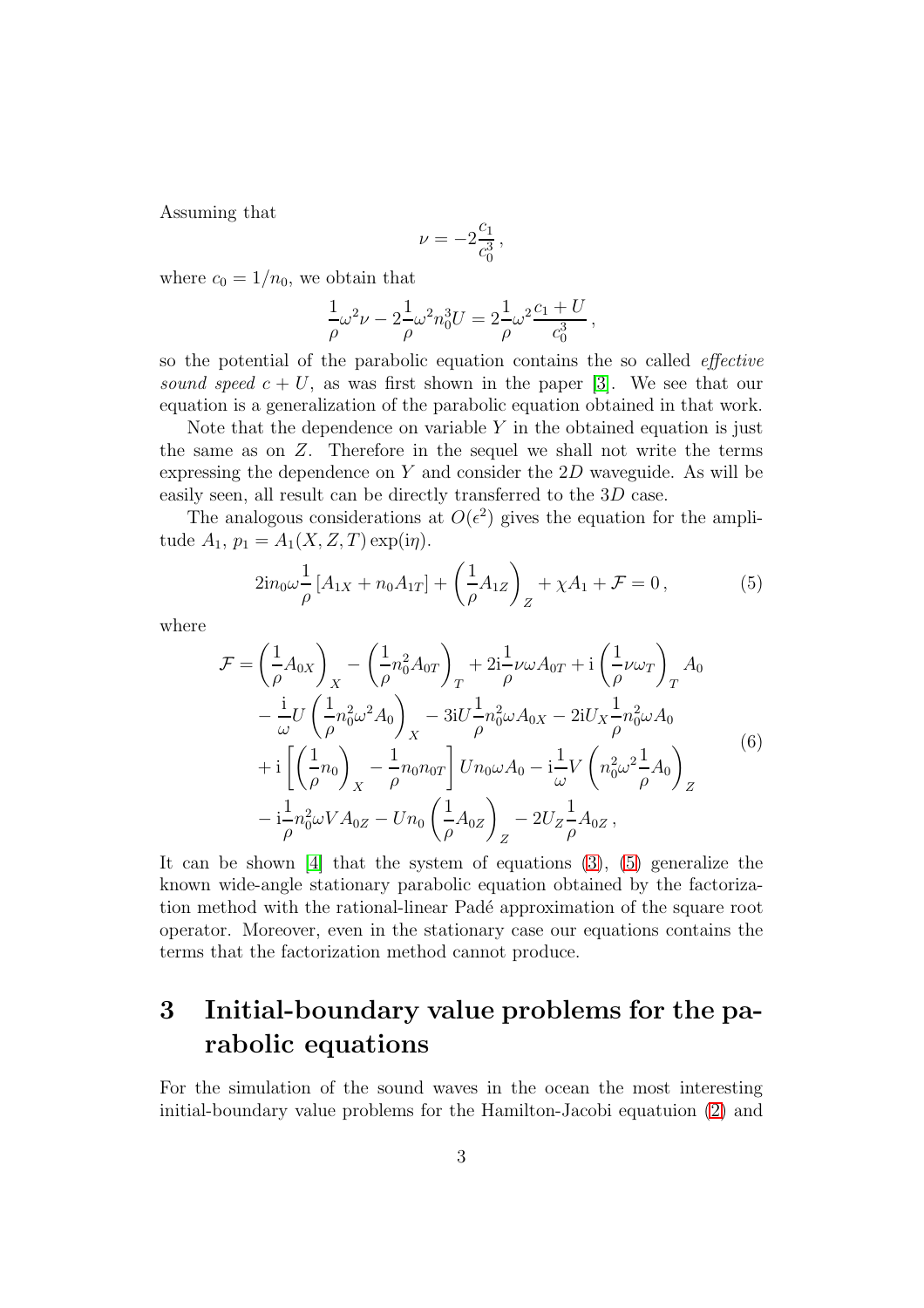the parabolic equations [\(3\)](#page-1-1), [\(5\)](#page-2-0) are the problems with X as the evolution variable in the domain  $\Omega = \{Z_0 < Z < Z_1\} \times \{T_0 < T < T_1\}.$ 

For the energy norm

$$
E(X) = \int_{T_0}^{T_1} \int_{Z_0}^{Z_1} \frac{1}{\rho} |\theta_X A_0|^2 dZ dT.
$$

under some simple and natural assumptions on the boundary conditions at  $\partial Ω$ , the following theorem holds

Theorem 1. The energy norm of the solution of the initial-boundary value problem for the parabolic equation [\(3\)](#page-1-1) satisfies the inequality

$$
E(X) \le E(0) \cdot \exp\left(\int_0^X \sup_T \left(\frac{n_{0,s}(s,T)}{n_0(s,T)}\right) ds\right) \tag{7}
$$

If  $n_0$  can be represented in the form  $n_0 = \bar{n}_0(X)a(T)$  then the following inequality holds

$$
E(X) \le E(0) \frac{\bar{n}_0(X)}{\bar{n}_0(0)} \sup_T a(T).
$$
 (8)

This theorem immediately implies the uniqueness of solutions of such initial-boundary value problems for  $(3)$ ,  $(5)$  in functional spaces of the type  $C([0, X], L_2(\Omega)).$ 

#### 4 Numerical simulation

In the parabolic equations  $(3)$ ,  $(5)$  the influence of the background flow is taken into account not only through the terms which explicitly contain the corresponding velocities, but also through the deformation of the sound speed and density profiles. As the geometric small parameter  $\epsilon$  in typical cases is much larger than the Mach number for the ocean medium, the question about essentiality of introducing the background flow velocities in the narrow-angle parabolic equation [\(3\)](#page-1-1) is naturally risen.

For an answer to this question the simulation of the harmonic sound wave propagation through the harmonic internal wave of a given mode was conducted, with the following parameters: the undisturbed waveguide of constant depth (100 m) was given by the parabolic sound speed profile with the minimum  $(1460 \text{ m/s})$  at the center of the waveguide and maximum (1500 m/s) at the top and bottom boundaries, the sound frequency was taken to be equal 100 Hz and the boundary conditions for the sound field was taken to be soft at the top boundary and hard at the bottom boundary. The point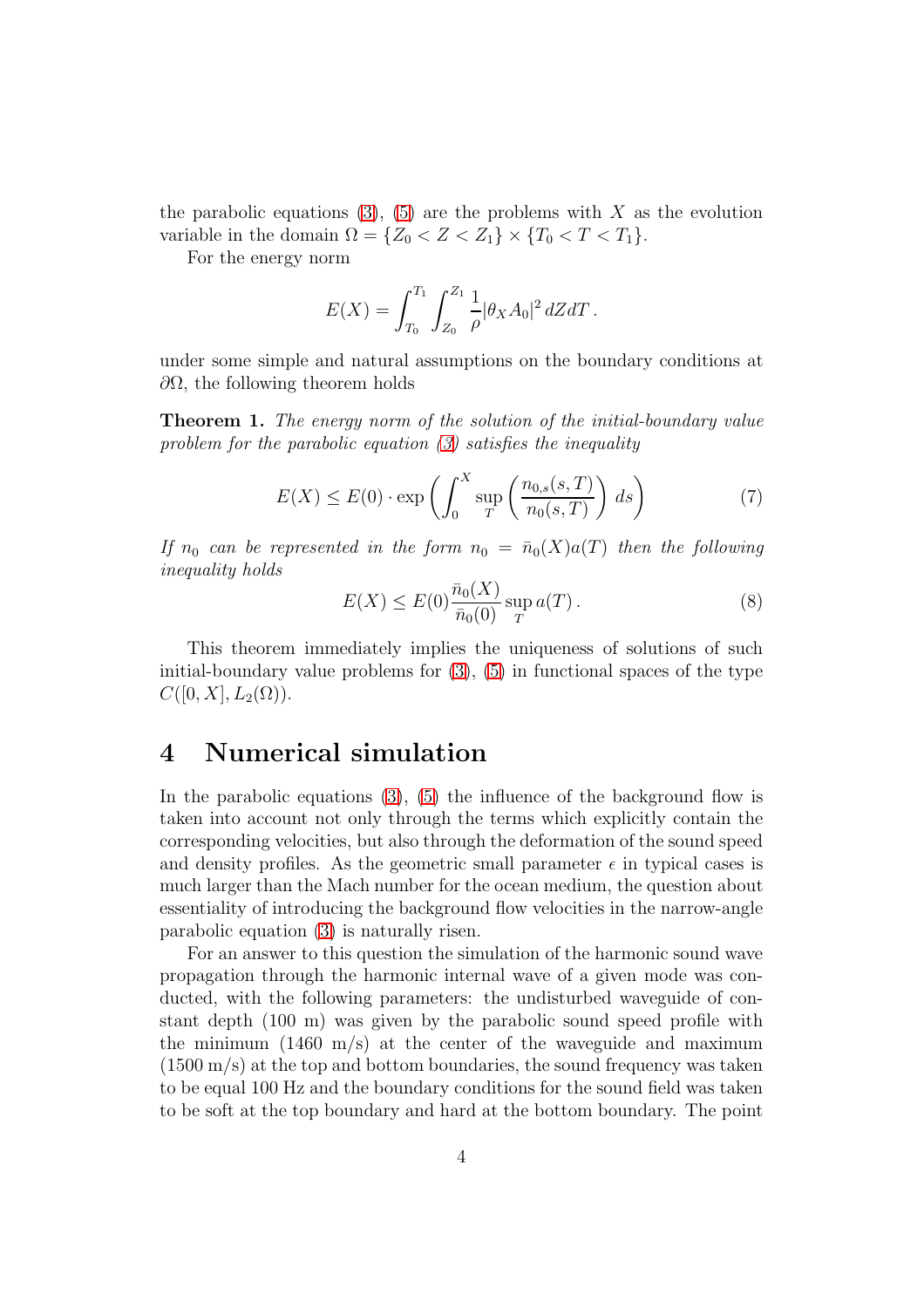

<span id="page-4-1"></span>Figure 1: Temporal variations of the transmission loss at the distance 6 km (left) and 12 km (right): with the velocity terms (dashed line), without these terms (solid line). The second mode of internal waves.

sound source was situated at the center of the waveguide. The density stratification was given by the constant Brent-Väsälä frequency  $(1/127 \text{ s}^{-1})$ , for the simulation were used the five minutes period internal waves of the second mode (wavelength=214 m) and the third mode (wavelength=142 m).

The results are presented in fig. [1](#page-4-1)[,2](#page-5-3) in the form of the temporal variations of the transmission loss at the distances of 6 km and 12 km from the source. We can conclude that the explicit introduction of the background flow velocities to the narrow-angle parabolic equation is essential.

### 5 Conclusion

In this paper the system of parabolic-like equations  $(3)$ ,  $(5)$ , which can be used for numerical modelling of sound propagation in waveguides with nonstationary background flow, is obtained. Some properties of these equations are established. We hope that this information will be useful for the computational acoustics community. Complete derivations, proofs and more extensive numerical modelling will be presented in the forthcoming paper.

### <span id="page-4-0"></span>References

[1] Nayfeh, A. H. Perturbation methods. John Wiley & Sons, N.-Y., 1973.